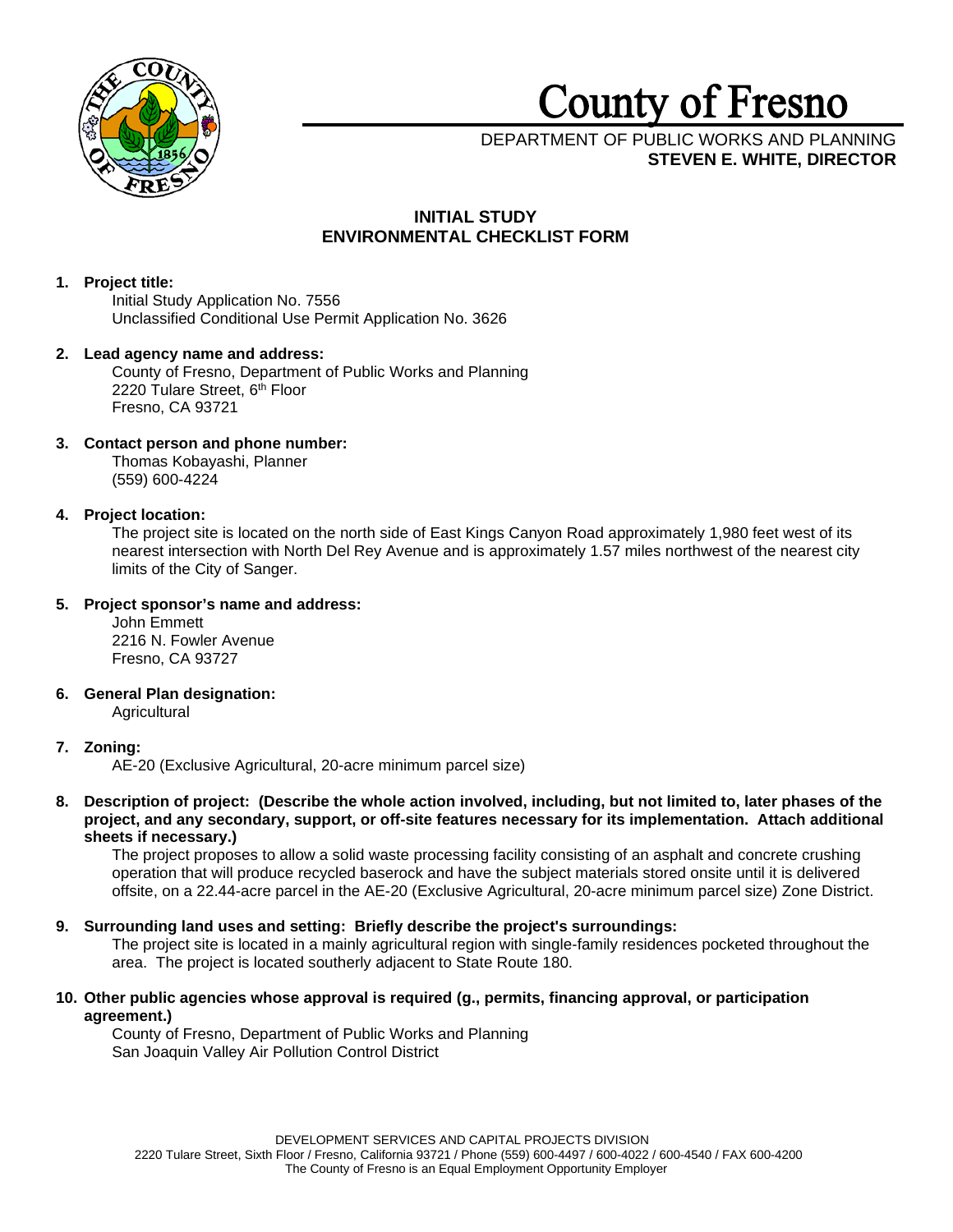**11. Have California Native American tribes traditionally and culturally affiliated with the project area requested consultation pursuant to Public Resources Code section 21080.3.1? If so, is there a plan for consultation that includes, for example, the determination of significance of impacts to tribal cultural resources, procedures regarding confidentiality, etc.?**

Per Assembly Bill 52 (AB 52), participating California Native American Tribes were notified of the subject application and given the opportunity to enter into consultation with the County of Fresno on the project proposal. No participating California Native American Tribe expressed concern with the project proposal or declined to participate.

NOTE: Conducting consultation early in the CEQA process allows tribal governments, lead agencies, and project proponents to discuss the level of environmental review, identify and address potential adverse impacts to tribal cultural resources, and reduce the potential for delay and conflict in the environmental review process. (See Public Resources Code section 21080.3.2.) Information may also be available from the California Native American Heritage Commission's Sacred Lands File per Public Resources Code section 5097.96 and the California Historical Resources Information System administered by the California Office of Historic Preservation. Please also note that Public Resources Code section 21082.3(c) contains provisions specific to confidentiality.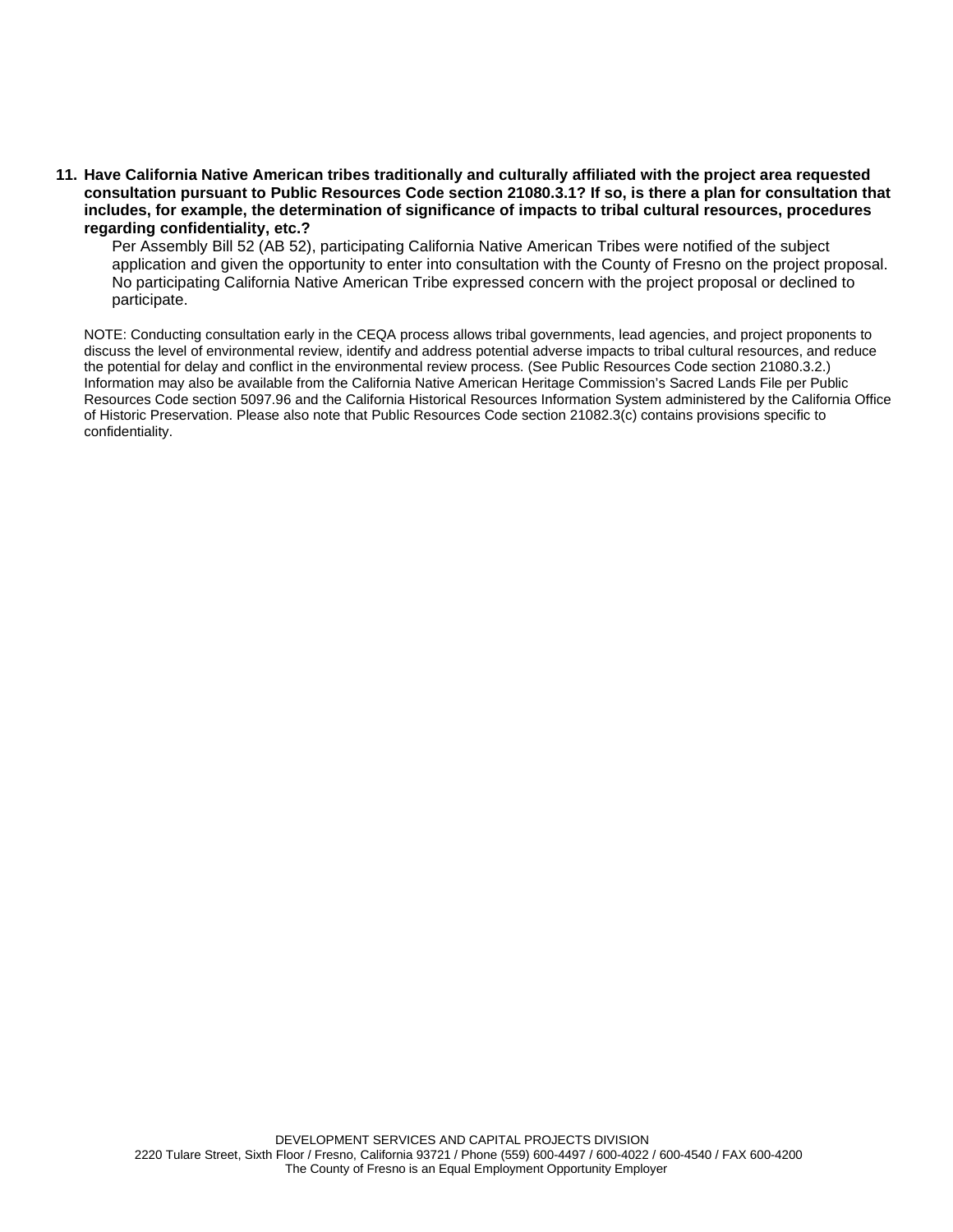# **ENVIRONMENTAL FACTORS POTENTIALLY AFFECTED:**

The environmental factors checked below would be potentially affected by this project, involving at least one impact that is a "Potentially Significant Impact" as indicated by the checklist on the following pages.

| Aesthetics                         | Agriculture and Forestry Resources |
|------------------------------------|------------------------------------|
| Air Quality                        | <b>Biological Resources</b>        |
| <b>Cultural Resources</b>          | Energy                             |
| Geology/Soils                      | <b>Greenhouse Gas Emissions</b>    |
| Hazards & Hazardous Materials      | Hydrology/Water Quality            |
| Land Use/Planning                  | <b>Mineral Resources</b>           |
| Noise                              | Population/Housing                 |
| <b>Public Services</b>             | Recreation                         |
| Transportation                     | <b>Tribal Cultural Resources</b>   |
| Utilities/Service Systems          | Wildfire                           |
| Mandatory Findings of Significance |                                    |

# **DETERMINATION OF REQUIRED ENVIRONMENTAL DOCUMENT:**

On the basis of this initial evaluation:

- D I find that the proposed project **COULD NOT** have a significant effect on the environment. **A NEGATIVE DECLARATION WILL BE PREPARED.**
- I find that although the proposed project could have a significant effect on the environment, there will not be a significant effect in this case because the Mitigation Measures described on the attached sheet have been added to the project. **A MITIGATED NEGATIVE DECLARATION WILL BE PREPARED.** 
	- D I find the proposed project **MAY** have a significant effect on the environment, and an **ENVIRONMENTAL IMPACT REPORT** is required
	- I find that as a result of the proposed project, no new effects could occur, or new Mitigation Measures would be required that have not been addressed within the scope of a previous Environmental Impact Report.

**PERFORMED BY: REVIEWED BY: REVIEWED BY:** 

**Thomas Kobayashi, Planner**  Date:  $9/16/20$ **Planner**<br>Planner<br>20

REVIEWED BY:<br>
David Randall, Senior Planner<br>
Date: <u>9.</u> /1, 20

G:\4360Devs&Pln\PROJSEC\PROJDOCS\CUP\3600-3699\3626\IS-CEQA \CUP 3626 IS Checklist.docx

**\_**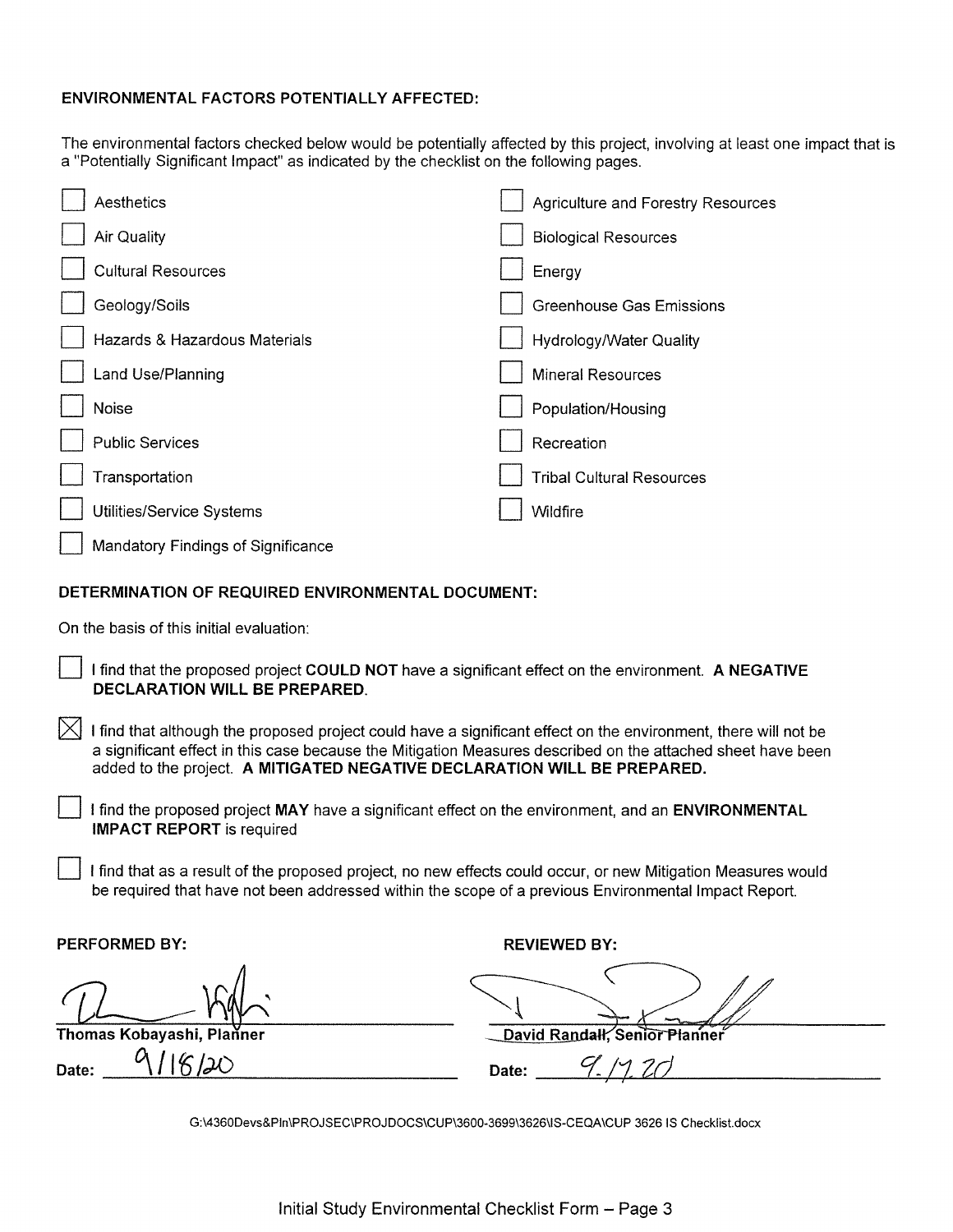# **INITIAL STUDY ENVIRONMENTAL CHECKLIST FORM (Initial Study Application No. 7556 and Unclassified Conditional Use Permit Application No. 3626**

The following checklist is used to determine if the proposed project could potentially have a significant effect on the environment. Explanations and information regarding each question follow the checklist.

- $1 = No$  Impact
- 2 = Less Than Significant Impact
- 3 = Less Than Significant Impact with Mitigation Incorporated
- 4 = Potentially Significant Impact

## I. AESTHETICS

Except as provided in Public Resources Code Section 21099, would the project:

- 1 a) Have a substantial adverse effect on a scenic vista?
- 1 b) Substantially damage scenic resources, including, but not limited to, trees, rock outcroppings, and historic buildings within a state scenic highway?
- 3 c) In non-urbanized areas, substantially degrade the existing visual character or quality of public views of the site and its surroundings? (Public views are those that are experienced from publicly accessible vantage point). If the project is in an urbanized area, would the project conflict with applicable zoning and other regulations governing scenic quality?
- 3 d) Create a new source of substantial light or glare that would adversely affect day or nighttime views in the area?

## II. AGRICULTURAL AND FORESTRY RESOURCES

In determining whether impacts to agricultural resources are significant environmental effects, lead agencies may refer to the California Agricultural Land Evaluation and Site Assessment Model (1997) prepared by the California Dept. of Conservation as an optional model to use in assessing impacts on agriculture and farmland. In determining whether impacts to forest resources, including timberland, are significant environmental effects, lead agencies may refer to information compiled by the California Department of Forestry and Fire Protection regarding the state's inventory of forest land, including the Forest and Range Assessment Project and the Forest Legacy Assessment project; and forest carbon measurement methodology in Forest Protocols adopted by the California Air Resources Board. Would the project:

- 2 a) Convert Prime Farmland, Unique Farmland, or Farmland of Statewide Importance, as shown on the maps prepared pursuant to the Farmland Mapping and Monitoring Program of the California Resources Agency, to non-agricultural use?
- 2 b) Conflict with existing zoning for agricultural use, or a Williamson Act Contract?
- 1 c) Conflict with existing zoning for forest land, timberland or timberland zoned Timberland Production?
- 1 d) Result in the loss of forest land or conversion of forest land to non-forest use?
- $\overline{1}$  e) Involve other changes in the existing environment which, due to their location or nature, could result in conversion of Farmland to non-agricultural use or conversion of forest land to non-forest use?

## **III.** AIR QUALITY

Where available, the significance criteria established by the applicable air quality management district or air pollution control district may be relied upon to make the following determinations. Would the project:

- 2 a) Conflict with or obstruct implementation of the applicable Air Quality Plan?
- 2 b) Result in a cumulatively considerable net increase of any criteria pollutant for which the project region is nonattainment under an applicable federal or state ambient air quality standard?
- 3 c) Expose sensitive receptors to substantial pollutant concentrations?
- 3 d) Result in other emissions (such as those leading to odors) adversely affecting a substantial number of people?

#### IV. BIOLOGICAL RESOURCES

Would the project:

- 1 a) Have a substantial adverse effect, either directly or through habitat modifications, on any species identified as a candidate, sensitive, or special-status species in local or regional plans, policies, or regulations, or by the California Department of Fish and Wildlife or U.S. Fish and Wildlife Service?
- 1 b) Have a substantial adverse effect on any riparian habitat or other sensitive natural community identified in local or regional plans, policies, regulations, or by the California Department of Fish and Wildlife or U.S. Fish and Wildlife Service?
- 1 c) Have a substantial adverse effect on state or federallyprotected wetlands (including, but not limited to, marsh, vernal pool, coastal, etc.) through direct removal, filling, hydrological interruption, or other means?
- 1 d) Interfere substantially with the movement of any native resident or migratory fish or wildlife species or with established native resident or migratory wildlife corridors, or impede the use of native wildlife nursery sites?
- 1 e) Conflict with any local policies or ordinances protecting biological resources, such as a tree preservation policy or ordinance?
- 1 f) Conflict with the provisions of an adopted Habitat Conservation Plan, Natural Community Conservation Plan, or other approved local, regional, or state Habitat Conservation Plan?

#### V. CULTURAL RESOURCES

#### Would the project:

- 3 a) Cause a substantial adverse change in the significance of a historical resource pursuant to Section 15064.5?
- 3 b) Cause a substantial adverse change in the significance of an archaeological resource pursuant to Section 15064.5?
- 3 c) Disturb any human remains, including those interred outside of formal cemeteries?

## VI. ENERGY

Would the project:

- 3 a) Result in potentially significant environmental impact due to wasteful, inefficient, or unnecessary consumption of energy resources, during project construction or operation?
- 3 b) Conflict with or obstruct a state or local plan for renewable energy or energy efficiency?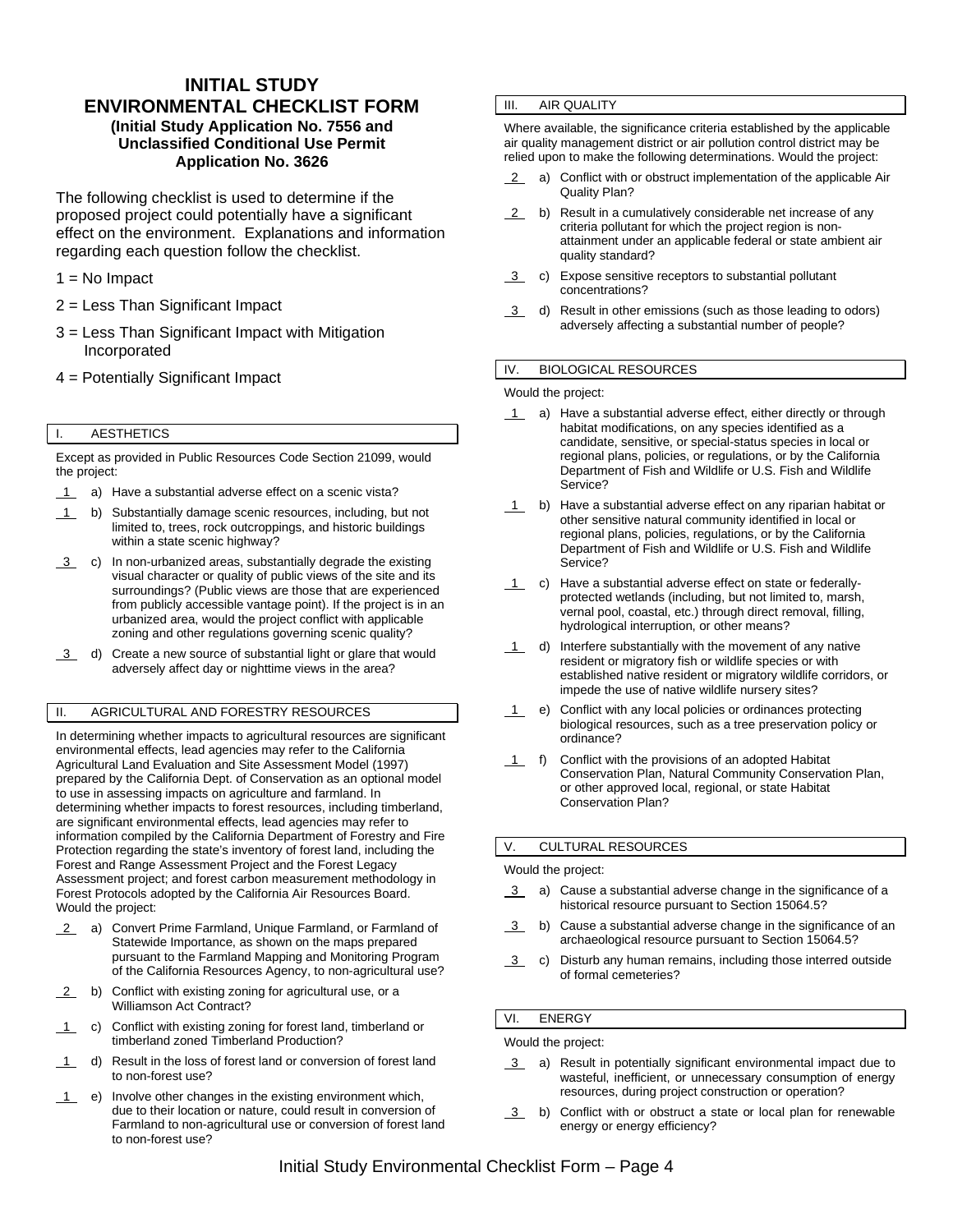### VII. GEOLOGY AND SOILS

Would the project:

- a) Directly or indirectly cause potential substantial adverse effects, including the risk of loss, injury, or death involving:
- 1 i) Rupture of a known earthquake fault, as delineated on the most recent Alquist-Priolo Earthquake Fault Zoning Map issued by the State Geologist for the area or based on other substantial evidence of a known fault?
- ii) Strong seismic ground shaking?
- iii) Seismic-related ground failure, including liquefaction?
- 1 iv) Landslides?
- 2 b) Result in substantial soil erosion or loss of topsoil?
- 1 c) Be located on a geologic unit or soil that is unstable, or that would become unstable as a result of the project, and potentially result in on- or off-site landslide, lateral spreading, subsidence, liquefaction, or collapse?
- d) Be located on expansive soil as defined in Table 18-1-B of the Uniform Building Code (1994), creating substantial direct or indirect risks to life or property?
- 2 e) Have soils incapable of adequately supporting the use of septic tanks or alternative waste water disposal systems where sewers are not available for the disposal of waste water?
- 1 f) Directly or indirectly destroy a unique paleontological resource or site or unique geologic feature?

### VIII. GREENHOUSE GAS EMISSIONS

Would the project:

- 2 a) Generate greenhouse gas emissions, either directly or indirectly, that may have a significant impact on the environment?
- 2 b) Conflict with an applicable plan, policy or regulation adopted for the purpose of reducing the emissions of greenhouse gases?

#### IX. HAZARDS AND HAZARDOUS MATERIALS

Would the project:

- 1 a) Create a significant hazard to the public or the environment through the routine transport, use, or disposal of hazardous materials?
- 1 b) Create a significant hazard to the public or the environment through reasonably foreseeable upset and accident conditions involving the release of hazardous materials into the environment?
- c) Emit hazardous emissions or handle hazardous or acutely hazardous materials, substances, or waste within one-quarter mile of an existing or proposed school?
- $1$  d) Be located on a site which is included on a list of hazardous materials sites compiled pursuant to Government Code Section 65962.5 and, as a result, would it create a significant hazard to the public or the environment?
- 1 e) For a project located within an airport land use plan or, where such a plan has not been adopted, within two miles of a public airport or public use airport, would the project result in a safety hazard or excessive noise for people residing or working in the project area?
- 1 f) Impair implementation of or physically interfere with an adopted emergency response plan or emergency evacuation plan?
- 1 g) Expose people or structures, either directly or indirectly, to a significant risk of loss, injury or death involving wildland fires?

## X. HYDROLOGY AND WATER QUALITY

Would the project:

- 2 a) Violate any water quality standards or waste discharge requirements or otherwise substantially degrade surface or ground water quality?
- 2 b) Substantially decrease groundwater supplies or interfere substantially with groundwater recharge such that the project may impede sustainable groundwater management of the basin?
- 2 c) Substantially alter the existing drainage pattern of the site or area, including through the alteration of the course of a stream or river or through the addition of impervious surfaces, in a manner which would result in substantial erosion or siltation on or off site?
- 2 i) Result in substantial erosion or siltation on- or off-site;
- 2 ii) Substantially increase the rate or amount of surface runoff in a manner which would result in flooding on- or offsite;
- 2 iii) Create or contribute runoff water which would exceed the capacity of existing or planned stormwater drainage systems or provide substantial additional sources of polluted runoff; or
- 1 iv) Impede or redirect flood flows?
- 2 d) In flood hazard, tsunami, or seiche zones, risk release of pollutants due to project inundation?
- 1 e) Conflict with or obstruct implementation of a water quality control plan or sustainable groundwater management plan?

## XI. LAND USE AND PLANNING

Would the project:

- 1 a) Physically divide an established community?
- 2 b) Cause a significant environmental impact due to a conflict with any land use plan, policy, or regulation adopted for the purpose of avoiding or mitigating an environmental effect?

#### XII. MINERAL RESOURCES

Would the project:

- 1 a) Result in the loss of availability of a known mineral resource that would be of value to the region and the residents of the state?
- 1 b) Result in the loss of availability of a locally-important mineral resource recovery site delineated on a local General Plan, Specific Plan or other land use plan?

#### XIII. NOISE

Would the project result in:

- 3 a) Generation of a substantial temporary or permanent increase in ambient noise levels in the vicinity of the project in excess of standards established in the local general plan or noise ordinance, or applicable standards of other agencies?
- 3 b) Generation of excessive ground-borne vibration or groundborne noise levels?
- 1 c) For a project located within the vicinity of a private airstrip or an airport land use plan or, where such a plan has not been adopted, within two miles of a public airport or public use airport, would the project expose people residing or working in the project area to excessive noise levels?

#### XIV. POPULATION AND HOUSING

Would the project:

1 a) Induce substantial unplanned population growth in an area, either directly (for example, by proposing new homes and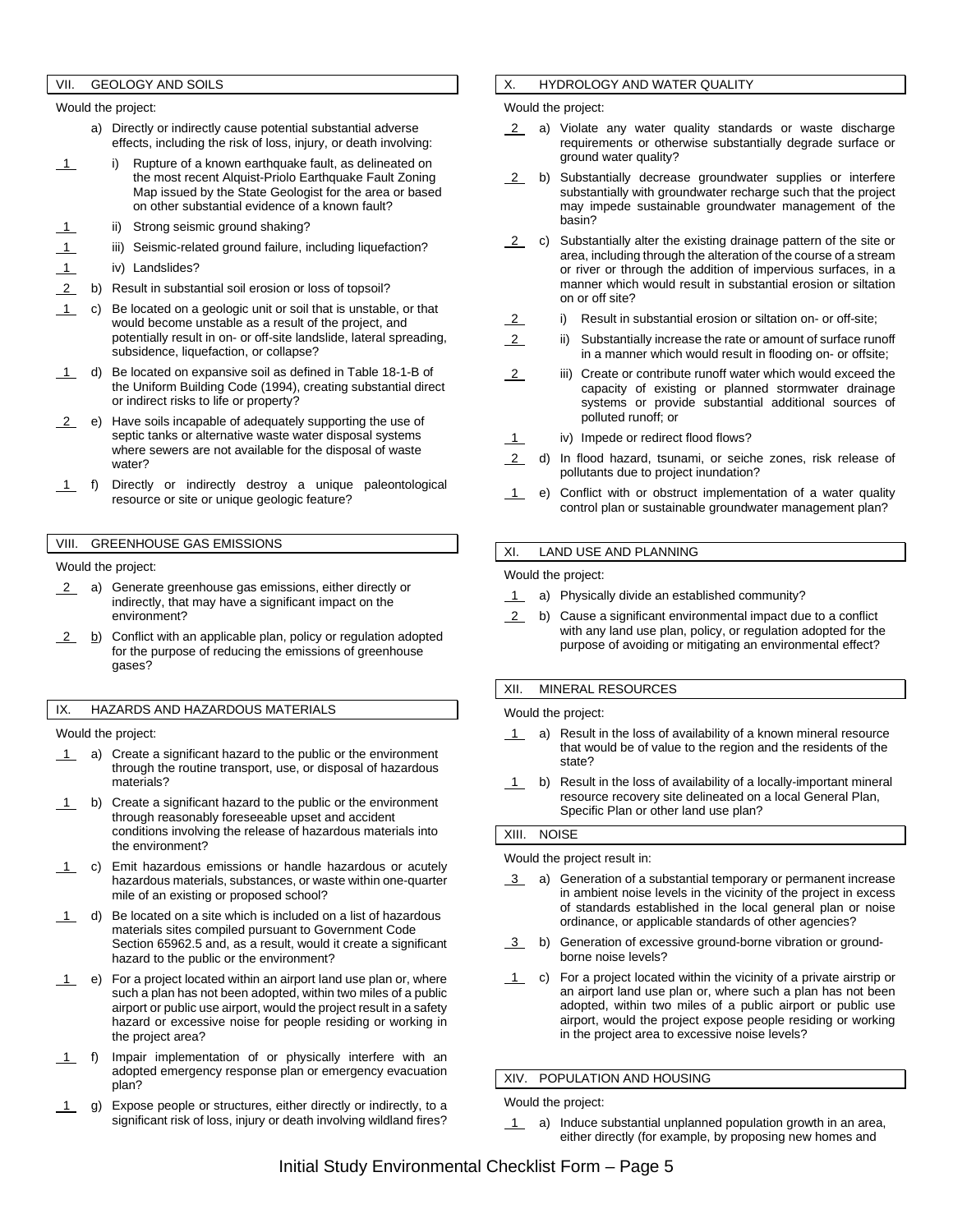businesses) or indirectly (for example, through extension of roads or other infrastructure)?

1 b) Displace substantial numbers of existing people or housing, necessitating the construction of replacement housing elsewhere?

## XV. PUBLIC SERVICES

Would the project:

- 1 a) Result in substantial adverse physical impacts associated with the provision of new or physically-altered governmental facilities, or the need for new or physically-altered governmental facilities, the construction of which could cause significant environmental impacts, in order to maintain acceptable service ratios, response times or other performance objectives for any of the public services:
- i) Fire protection?
- ii) Police protection?
- 1 iii) Schools?
- 1 iv) Parks?
- 1 v) Other public facilities?

# XVI. RECREATION

Would the project:

- 1 a) Increase the use of existing neighborhood and regional parks or other recreational facilities such that substantial physical deterioration of the facility would occur or be accelerated?
- 1 b) Include recreational facilities or require the construction or expansion of recreational facilities, which might have an adverse physical effect on the environment?

## XVII. TRANSPORTATION

Would the project:

- 2 a) Conflict with a program, plan, ordinance or policy addressing the circulation system, including transit, roadway, bicycle and pedestrian facilities?
- 2 b) Would the project conflict or be inconsistent with CEQA Guidelines section 15064.3, subdivision (b)?
- 1 c) Substantially increase hazards due to a geometric design feature (e.g., sharp curves or dangerous intersections) or incompatible uses (e.g., farm equipment)?
- 1 d) Result in inadequate emergency access?

#### XVIII. TRIBAL CULTURAL RESOURCES

Would the project:

- 3 a) Would the project cause a substantial adverse change in the significance of a tribal cultural resource, defined in Public Resources Code section 21074 as either a site, feature, place, cultural landscape that is geographically defined in terms of the size and scope of the landscape, sacred place, or object with cultural value to a California Native American tribe, and that is:
- 3 i) Listed or eligible for listing in the California Register of Historical Resources, or in a local register of historical resources as defined in Public Resources Code section 5020.1(k), or
- 3 ii) A resource determined by the lead agency, in its discretion and supported by substantial evidence, to be significant pursuant to criteria set forth in subdivision (c) of Public

Resources Code Section 5024.1. In applying the criteria set forth in subdivision (c) of Public Resource Code Section 5024.1, the lead agency shall consider the significance of the resource to a California Native American tribe?

#### XIX. UTILITIES AND SERVICE SYSTEMS

Would the project:

- 1 a) Require or result in the relocation or construction of new or expanded water, wastewater treatment or storm water drainage, electric power, natural gas, or telecommunications facilities, the construction or relocation of which could cause significant environmental effects?
- 2 b) Have sufficient water supplies available to serve the project and reasonably foreseeable future development during normal, dry and multiple dry years?
- 3 c) Result in a determination by the wastewater treatment provider which serves or may serve the project that it has adequate capacity to serve the project's projected demand in addition to the provider's existing commitments?
- 1 d) Generate solid waste in excess of State or local standards, or in excess of the capacity of local infrastructure, or otherwise impair the attainment of solid waste reduction goals?
- 1 e) Comply with federal, state, and local management and reduction statutes and regulations related to solid waste?

#### XX. WILDFIRE

If located in or near state responsibility areas or lands classified as very high fire hazard severity zones, would the project:

- a) Substantially impair an adopted emergency response plan or emergency evacuation plan?
- 1 b) Due to slope, prevailing winds, and other factors, exacerbate wildfire risks, and thereby expose project occupants to, pollutant concentrations from a wildfire or the uncontrolled spread of a wildfire?
- 1 c) Require the installation or maintenance of associated infrastructure (such as roads, fuel breaks, emergency water sources, power lines or other utilities) that may exacerbate fire risk or that may result in temporary or ongoing impacts to the environment?
- 1 d) Expose people or structures to significant risks, including downslope or downstream flooding or landslides, as a result of runoff, post-fire slope instability, or drainage changes?

### XXI. MANDATORY FINDINGS OF SIGNIFICANCE

Would the project:

- 1 a) Have the potential to substantially degrade the quality of the environment, substantially reduce the habitat of a fish or wildlife species, cause a fish or wildlife population to drop below self-sustaining levels, threaten to eliminate a plant or animal community, substantially reduce the number or restrict the range of a rare or endangered plant or animal or eliminate important examples of the major periods of California history or prehistory?
- 3 b) Have impacts that are individually limited, but cumulatively considerable? ("Cumulatively considerable" means that the incremental effects of a project are considerable when viewed in connection with the effects of past projects, the effects of other current projects, and the effects of probable future projects)
- 3 c) Have environmental effects, which will cause substantial adverse effects on human beings, either directly or indirectly?